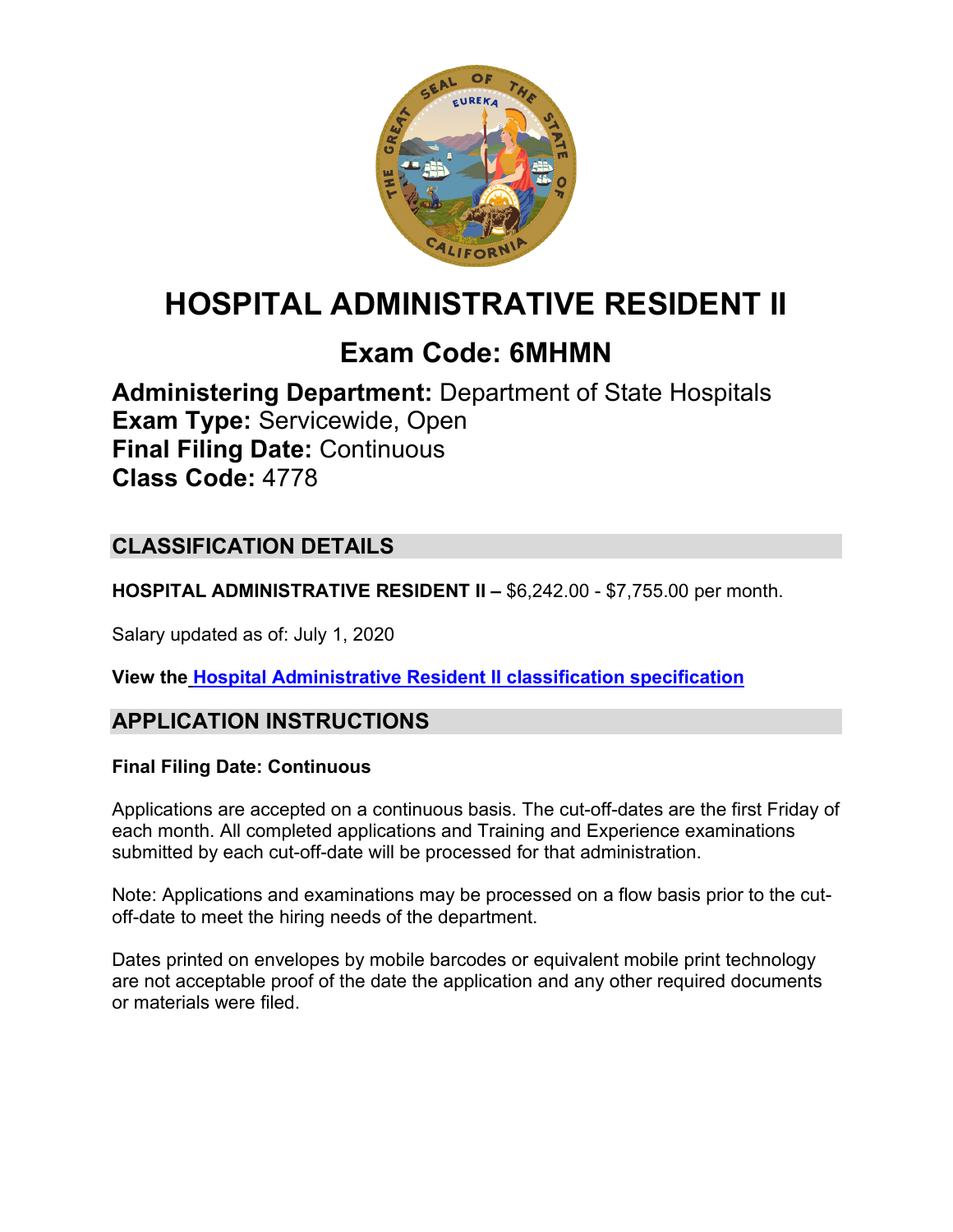#### **Who Should Apply**:

Applicants who meet the Minimum Qualifications as stated on this bulletin may apply for and take this examination. Once you have taken this examination, you may not retake it for **twelve (12)** months.

Unless otherwise stated on this bulletin, you must meet the Minimum Qualifications by the Final Filing Date or cut-off-date stated above.

### **How to Apply**:

Applicants are required to submit a[n Examination Application \(STD 678\),](https://jobs.ca.gov/pdf/std678.pdf) found at [www.calcareers.ca.gov,](http://www.calcareers.ca.gov/) either by mail, in person, or via email to the address listed below.

Once your application has been submitted, you must complete the **Training and Experience (T&E)** following the instructions below under, **Taking the Examination.**

Examination Services staff will screen each application. Applicants meeting the minimum qualifications will be admitted into the examination. **Applicants must submit the STD. 678 as well as the T&E. Failure to do so will result in a delay in the examination process.**

### **The preferred method to apply is by emailing your STD 678 to:**

#### **[HospitalAdministrativeResidentII@dsh.ca.gov](mailto:HospitalAdministrativeResidentII@dsh.ca.gov)**

#### **Electronic signatures are acceptable.**

Indicate the Classification on your Examination Application (STD 678).

You may apply by mail or in person to:

Department of State Hospitals – Sacramento Attn: Selection Services Unit MS-14 1215 O Street Sacramento, CA 95814

In person hours: Monday through Friday, 8am to 5pm (excluding State holidays)

#### **Special Testing Arrangements:**

If you require assistance or alternative testing arrangements due to a disability, please contact the testing department listed in the Contact Information section of this bulletin.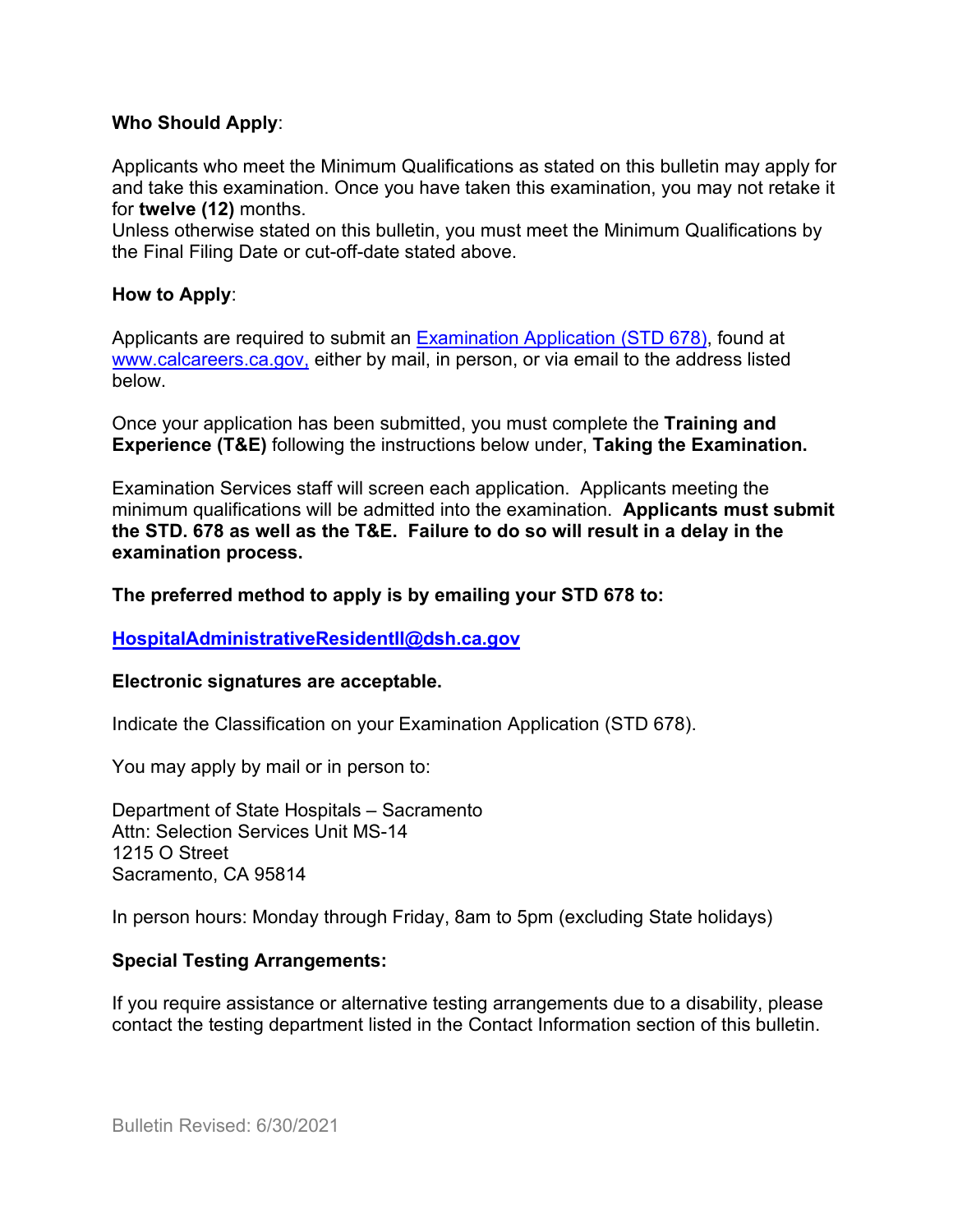### **MINIMUM QUALIFICATIONS**

All applicants must meet the education and/or experience requirements as stated on this exam bulletin to be accepted into the examination. Part-time or full-time jobs, regardless of whether paid or volunteer positions, and inside or outside California state service will count toward experience.

Either I

One year of experience in the California state service performing the duties of a Hospital Administrative Resident I.

OR II

One year of experience in the California state service either:

1. Performing analytical staff work at a level of responsibility comparable to an Associate Governmental Program Analyst. or

2. Performing supervisory duties in an administrative, business services or health care activity at a level of responsibility comparable to a Hospital General Services Administrator II.

#### OR III

Four years of experience in the field of business, health care, hospital or public administration performing one or more of the following nonclinical activities: fiscal, organization, procedure and personnel management, hospital business services, plant operation and maintenance, service and supply operations, patient trust administration, food service management or program review.

(One year of graduate work in business, health care, hospital or public administration, or a related field may be substituted for six months of the required experience.)

## **ADDITIONAL DESIRABLE QUALIFICATIONS**

Knowledge of the general principles and objectives of data processing and the application of automated management systems.

# **POSITION DESCRIPTION**

Assignments include assisting the Developmental Center or State Hospital Medical Director or Clinical Administrator in planning, coordinating, and directing management support activities of the hospital. Assignments include supervision of several nonclinical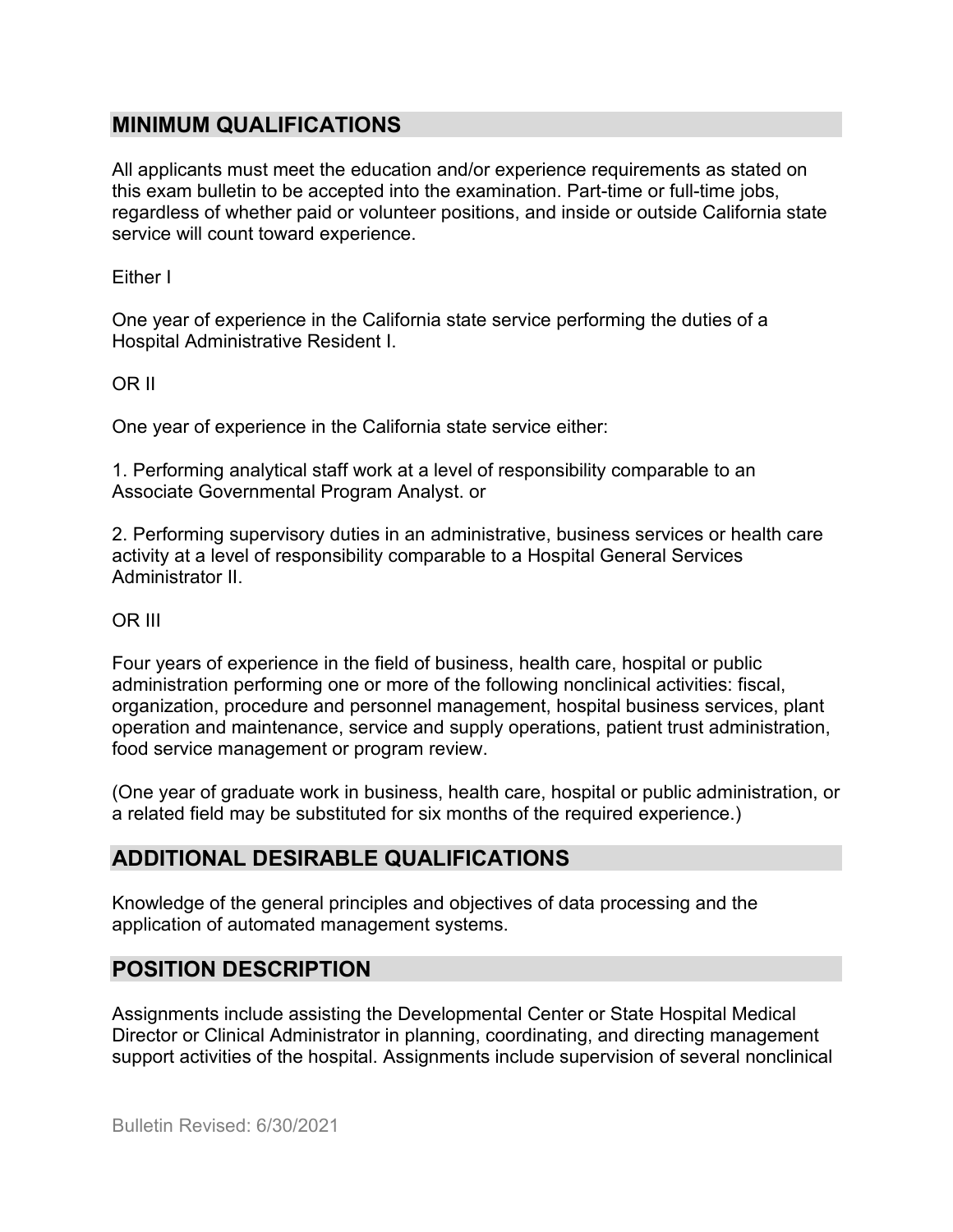support activities as well as involvement in major Developmental Center or State Hospital administrative improvement projects.

### **EXAMINATION SCOPE**

This examination consists of the following components:

**Training and Experience Evaluation –** Weighted 100% of the final score. The examination will consist solely of a **Training and Experience Evaluation.** To obtain a position on the eligible list, a minimum score of 70% must be received.

In addition to evaluating applicants' relative knowledge, skills, and ability, as demonstrated by quality and breadth of education and/or experience, emphasis in each exam component will be measuring competitively, relative job demands, each applicant's:

#### **Knowledge of:**

- 1. Knowledge of the principles, practices, and trends in hospital, health care, business, or public administration.
- 2. Knowledge of administrative and support services found in a large hospital or health care facility.
- 3. Knowledge of a supervisor's responsibility for promoting equal opportunity in hiring and employee development and promotion and for maintaining a work environment that is free of discrimination and harassment.

#### **Ability to:**

- 1. Ability to learn and apply the principles involved in effective hospital or health care administration.
- 2. Ability to prepare clear and concise reports.
- 3. Ability to analyze data and draw logical conclusions.
- 4. Ability to establish and maintain cooperative working relationships.
- 5. Ability to plan, organize, direct, and evaluate the support and administrative services found in a large hospital.
- 6. Ability to effectively promote equal opportunity in employment and maintain a work environment that is free of discrimination and harassment.

# **ELIGIBLE LIST INFORMATION**

A Servicewide, Open eligible list for the **Hospital Administrative Resident II** classification will be established for use by all state agencies.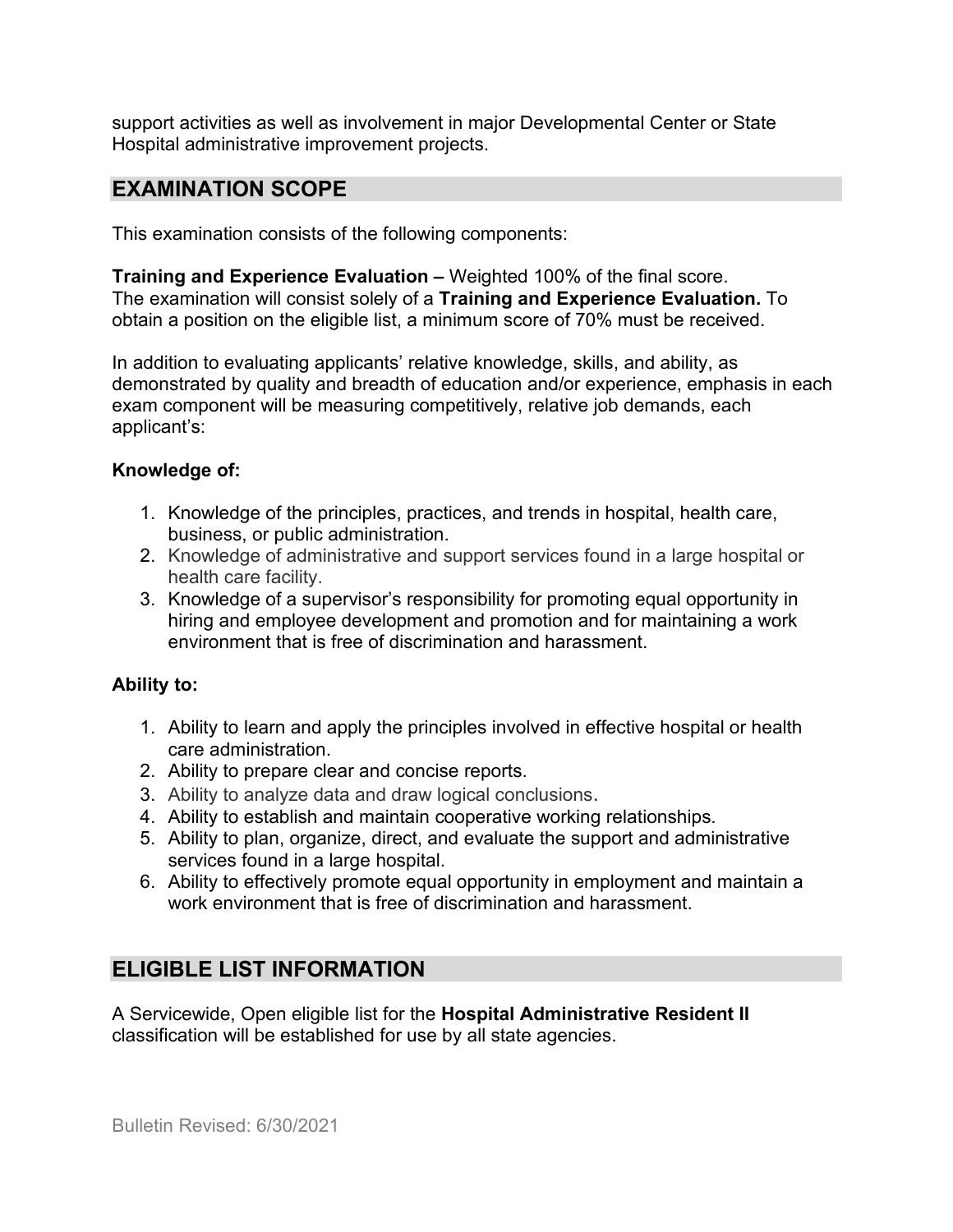The names of **successful** competitors will be merged onto the eligible list in order of final score regardless of exam date. Eligibility expires **Twelve (12) months** after it is established. Applicants must then retake the examination to reestablish eligibility.

Veterans' Preference will be granted for this examination. In accordance with Government Codes 18973.1 and 18973.5, whenever any veteran, or widow or widower of a veteran achieves a passing score on an open examination, he or she shall be ranked in the top rank of the resulting eligible list.

Veterans status is verified by the California Department of Human Resources (CalHR). Information on this program and the Veterans' Preference Application (Std. form 1093) is available online at the following website:

<https://www.jobs.ca.gov/CalHRPublic/Landing/Jobs/VeteransInformation.aspx>

Additional information on veteran benefits is available at the Department of Veterans Affairs.

Career credits are not granted for examinations administered on an Open or Promotional basis.

## **PREPARING FOR THE EXAMINATION**

Here is a list of suggested resources to have available prior to taking the exam.

- 1. **Employment History:** Employment dates, job titles, organization names and addresses, names of supervisors or persons who can verify your job responsibilities, and phone numbers of persons listed above.
- 2. **Education:** School names and addresses, degrees earned, dates attended, courses taken (verifiable on a transcript), persons or office who can verify education, and phone numbers of persons or offices listed above.
- 3. **Training:** Class titles, certifications received, names of persons who can verify your training, and phone numbers of persons listed above.

# **TAKING THE EXAMINATION**

**To be considered as a candidate, step 1 and 2 must be completed.**

- **If step 1 and 2 are not completed; the application will not be reviewed and/or the examination will not be scored.**
- **After you complete steps 1 and 2, the application will be reviewed to determine that the Minimum Qualifications are met, then the examination will be processed and you will receive your results by mail within 4 - 6 weeks of the cut-off date stated above.**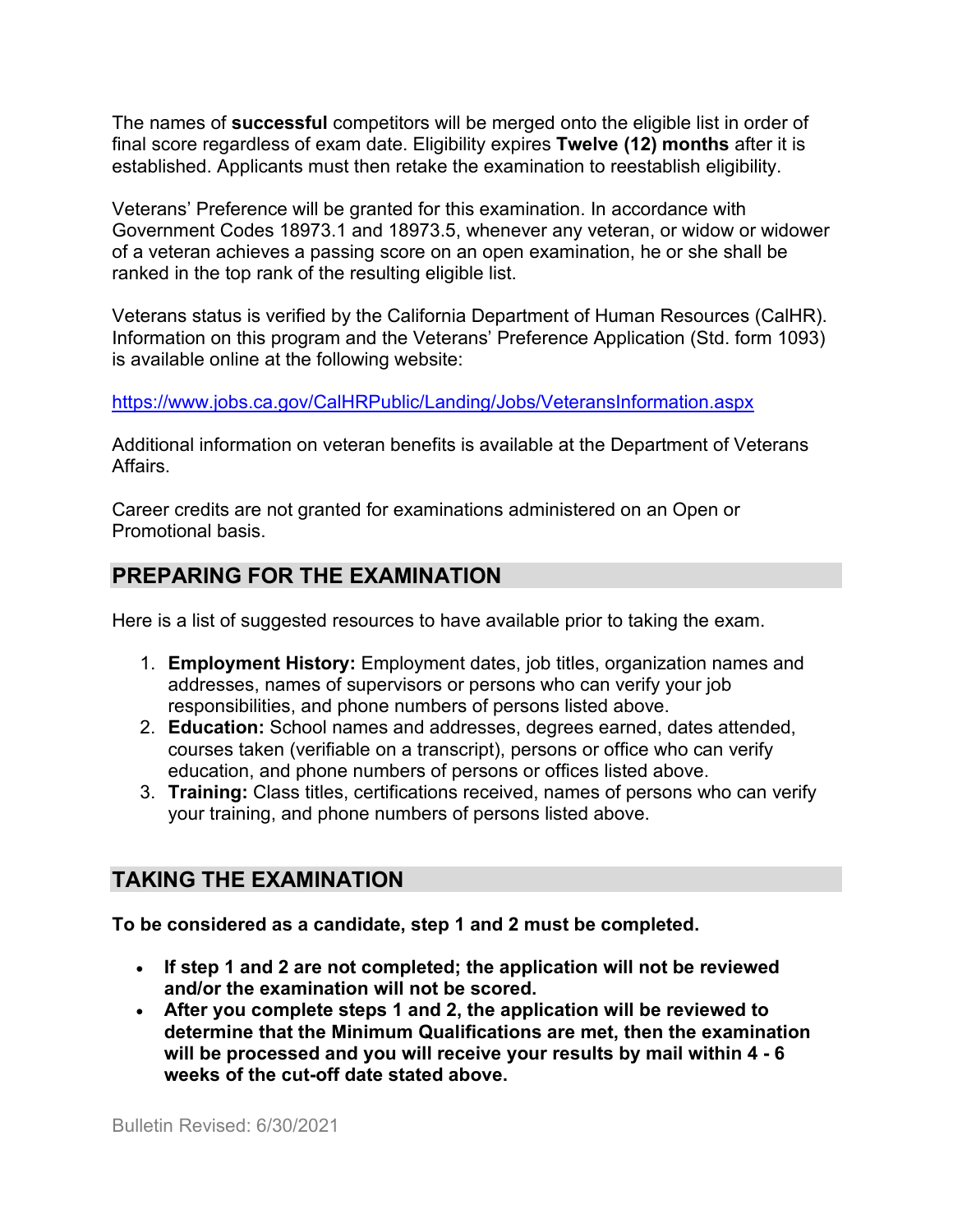**NOTE: Sending an application for a job or position is NOT the same process as sending an application for this examination.**

**Step 1. Submit your application following the instructions above.**

**Step 2. [Click on this link to take the Hospital Administrative Resident II](https://www.surveymonkey.com/r/L8NTTML) [examination.](https://www.surveymonkey.com/r/L8NTTML)**

## **TESTING DEPARTMENTS**

Department of State Hospitals

### **CONTACT INFORMATION**

Questions relating to this exam should be directed to:

Department of State Hospitals Selection Services Unit Monday through Friday, 8am to 5pm (excluding State Holidays) Phone: 916-651-8832 Email: **[HospitalAdministrativeResidentII@dsh.ca.gov](mailto:HospitalAdministrativeResidentII@dsh.ca.gov)**

California Relay Service: 1-800-735-2929 (TTY), 1-800-735-2922 (Voice). TTY is a Telecommunications Device for the Deaf, and is reachable only from phones equipped with a TTY Device.

### **EQUAL OPPORTUNITY EMPLOYER**

The State of California is an equal opportunity employer to all, regardless of age, ancestry, color, disability (mental and physical), exercising the right of family care and medical leave, gender, gender expression, gender identity, genetic information, marital status, medical condition, military or veteran status, national origin, political affiliation, race, religious creed, sex (includes pregnancy, childbirth, breastfeeding, and related medical conditions), and sexual orientation.

### **DRUG-FREE STATEMENT**

It is an objective of the State of California to achieve a drug-free State work place. Any applicant for State employment will be expected to behave in accordance with this objective, because the use of illegal drugs is inconsistent with the law of the State, the rules governing civil service, and the special trust placed in public servants.